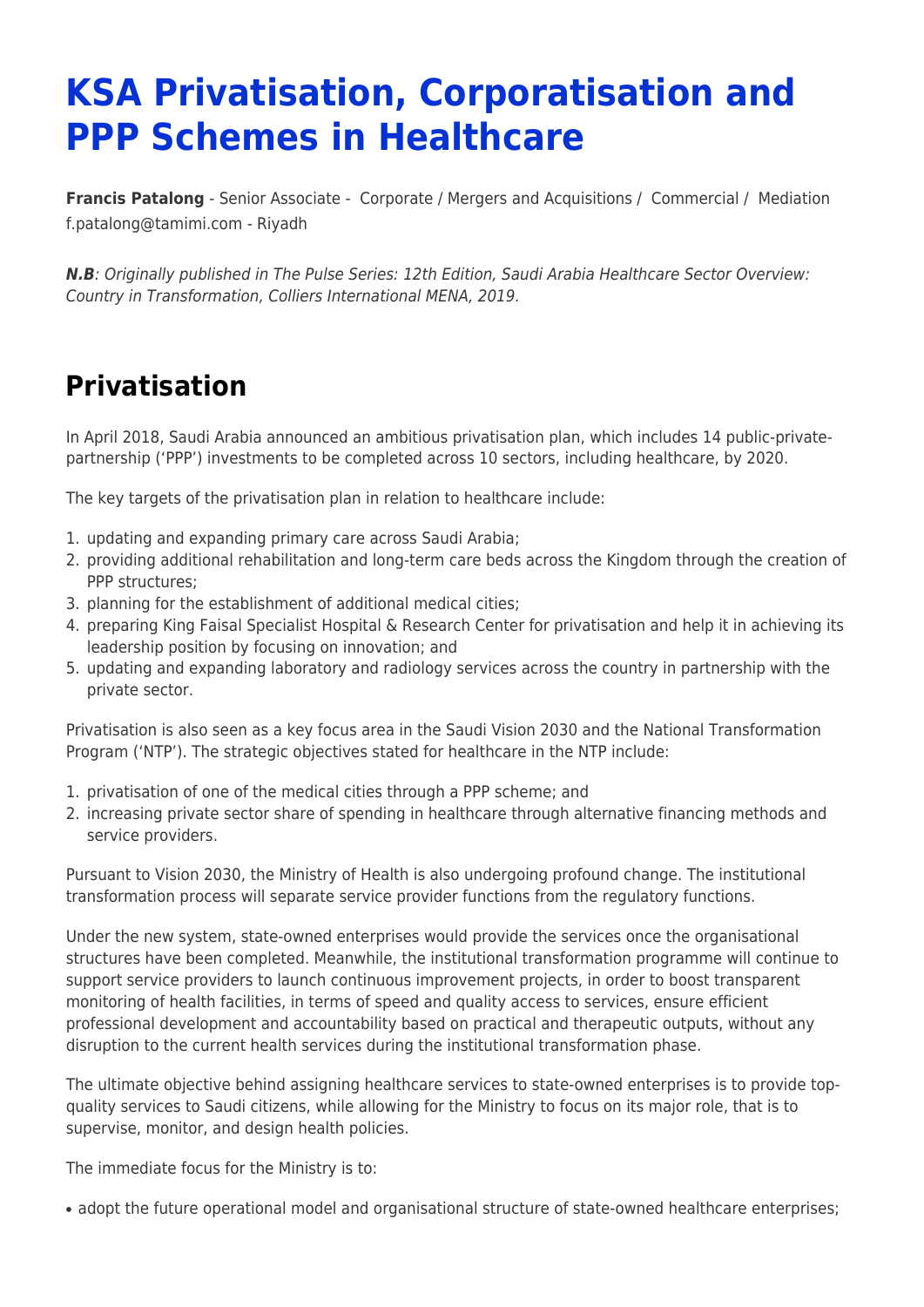- set up a holding company and five health enterprises covering the Kingdom;
- initiate health consortia of service providers;
- increase operational capacity by 25 percent by 2021;
- transform 37 percent of hospitals and healthcare centres into healthcare enterprises by 2020.

## **Corporatisation**

The change from provider/regulator to regulator is perhaps the biggest single change and challenge presented to the Ministry through Vision 2030 and the NTP. Corporatisation is a key element of that paradigm shift.

The government intends to transfer responsibility for healthcare provision to a network of new companies that compete both against each other and against private sector operators. Under this structure, hospitals and health centres will be detached from the Ministry and made into standalone companies (or groups of companies – "clusters"), competing with each other as regards quality, competence, and productivity. The Ministry will gradually relinquish its role as a service provider and adopt a more regulatory and supervisory profile.

The key steps in this programme include for each of the new companies and the holding company to:

- develop the bylaws and processes of the holding company; and
- develop the governance framework of the holding company and subsidiary institutions.

Under the new system, state-owned enterprises would provide the services once the organisational structures had been completed. Such enterprises will be at liberty (subject to rigorous compliance with procurement rules) to enter into contracts for service provision with the private sector, some of which will be PPPs.

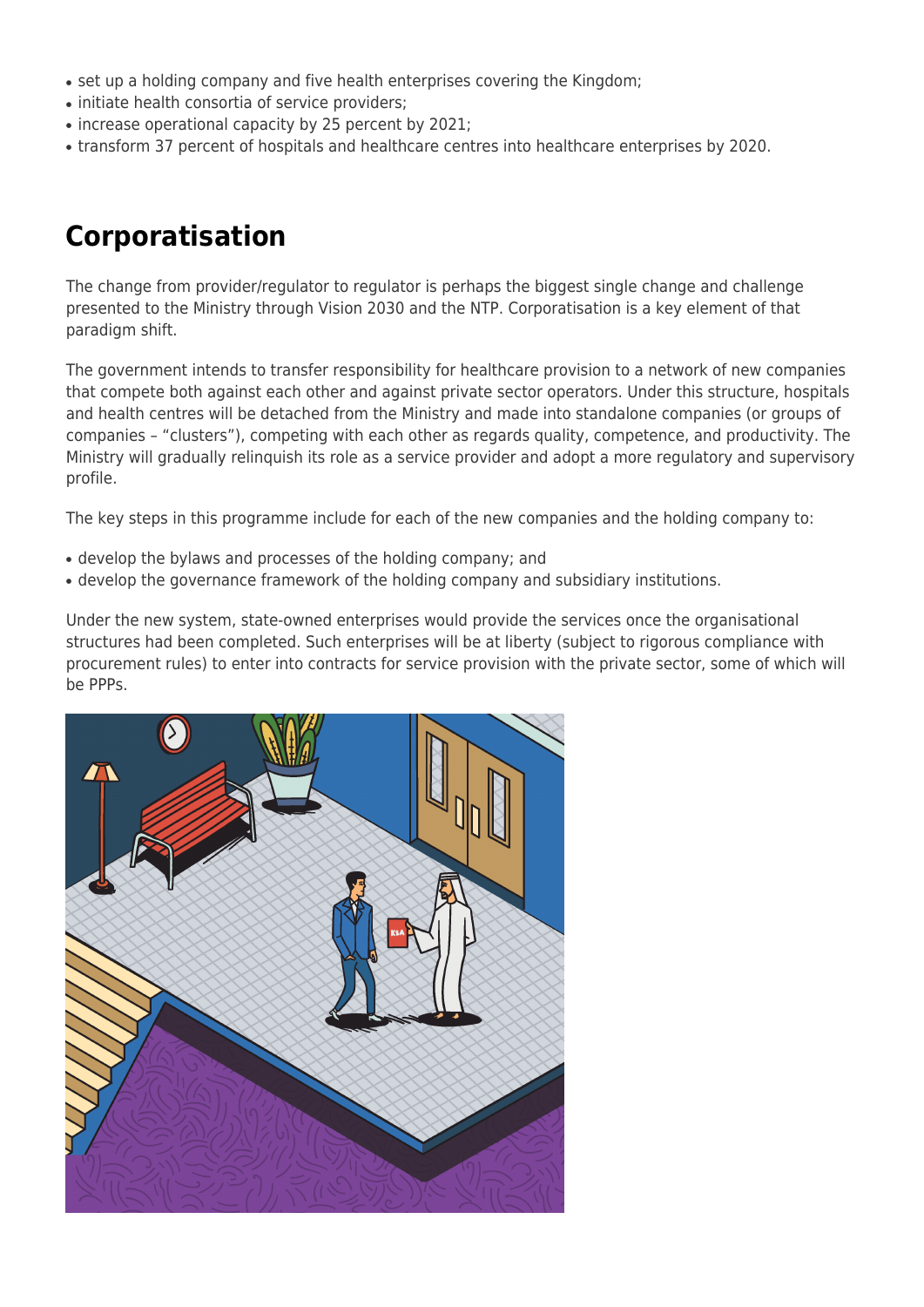The corporatisation of existing service provision is thus a key plank in healthcare policy over the next period, and, within that overall framework, PPPs will have a fundamental role (both in terms of providing services and also perhaps in monitoring outcomes). The advent of corporatisation is further intended to promote and prioritise specialisation in health care services and, over time, will enable citizens to choose their preferred service provider.

In conjunction with the corporatisation process, the Ministry is creating a sole and exclusive entity to formulate health policies, including over health insurance services, amongst others (such as operating the recently established Health Services Council) in order to separate the service provider from the regulator.

It should, therefore, be no surprise that Saudi Arabia intends to establish an entity to monitor, inspect, and regulate the provision of care services to make sure that national standards are established and achieved. The entity so established will offer a specialised quality monitoring system to oversee care provision in public and private hospitals, manage PPP outcomes, and will be responsible for defining standards, for reporting quality outcomes at the hospital level, accrediting hospital reporting systems, overseeing PPP projects, gathering outcome data, and publishing comparative performance reports. In an era of increasing fuel prices and decreasing fuel subsidies, the carbon footprint and sustainability of new assets and services will, increasingly, become determining factors for measuring success.

### **Public Private Partnerships**

The old procurement law (the Government Tenders and Procurement Law or GTPL) has served well as a method of procuring input-based, client specified assets and some limited ancillary service provision. It was, however, unsuited to the procurement of complex outputs or outcome-based services where the costs of assets and services are bundled into a "unitary charge" delivered against attainment of key performance indicators over a long-term concession period. The old GTPL has since been replaced by a revised (and highly innovative) new GTPL which comes into force in early 2020. Some of the innovations in that new law (such as the ability to have framework agreements, tendering through an electronic portal, and reverse auction tendering) remain to be fleshed out in the Implementing Regulations but will be directly relevant to conventional healthcare procurement.

Parallel to the new regime for conventional procurement, the regulatory framework in respect of PPP is developing quickly.

The National Center for Privatization ('NCP') was established to regulate privatisation in KSA. Article 3 of the Statute for the NCP states explicitly that PPPs shall be deemed privatisation. The NCP is tasked with establishing the frameworks under which privatisations occur.

Council of Ministers Resolution No. 665 (dated 8/11/1438H (1/8/2017G)) establishes the institutional framework under which the NCP will operate. Pursuant to that resolution, NCP has promoted a system of sectoral/supervisory committees relating to sectors targeted for privatisation – this includes healthcare. The Ministry has established a Vision Realization Office, which in effect, operates as the secretariat for this committee in the healthcare space.

The NCP published a Privatisation Projects Manual (the 'Manual') in May 2018. The Manual sets out a methodology for procurement, which is mandatory. However, there do remain some regulatory gaps – many of these were addressed in the draft Private Sector Participation ('PSP') Law published in June 2018. That draft law is very much a companion piece to the Manual however, the law is not yet in force and may be further reviewed and amended following the public consultation exercise.

Royal Decree No. 101 of 2018 was officially published in the Official Gazette on 18 July 2018. That decree disapplied the old GTPL from privatisation projects and was a welcome clarification in that regard, pending formal adoption of the draft PSP Law (which has yet to occur). Therefore, the precise extent to which the